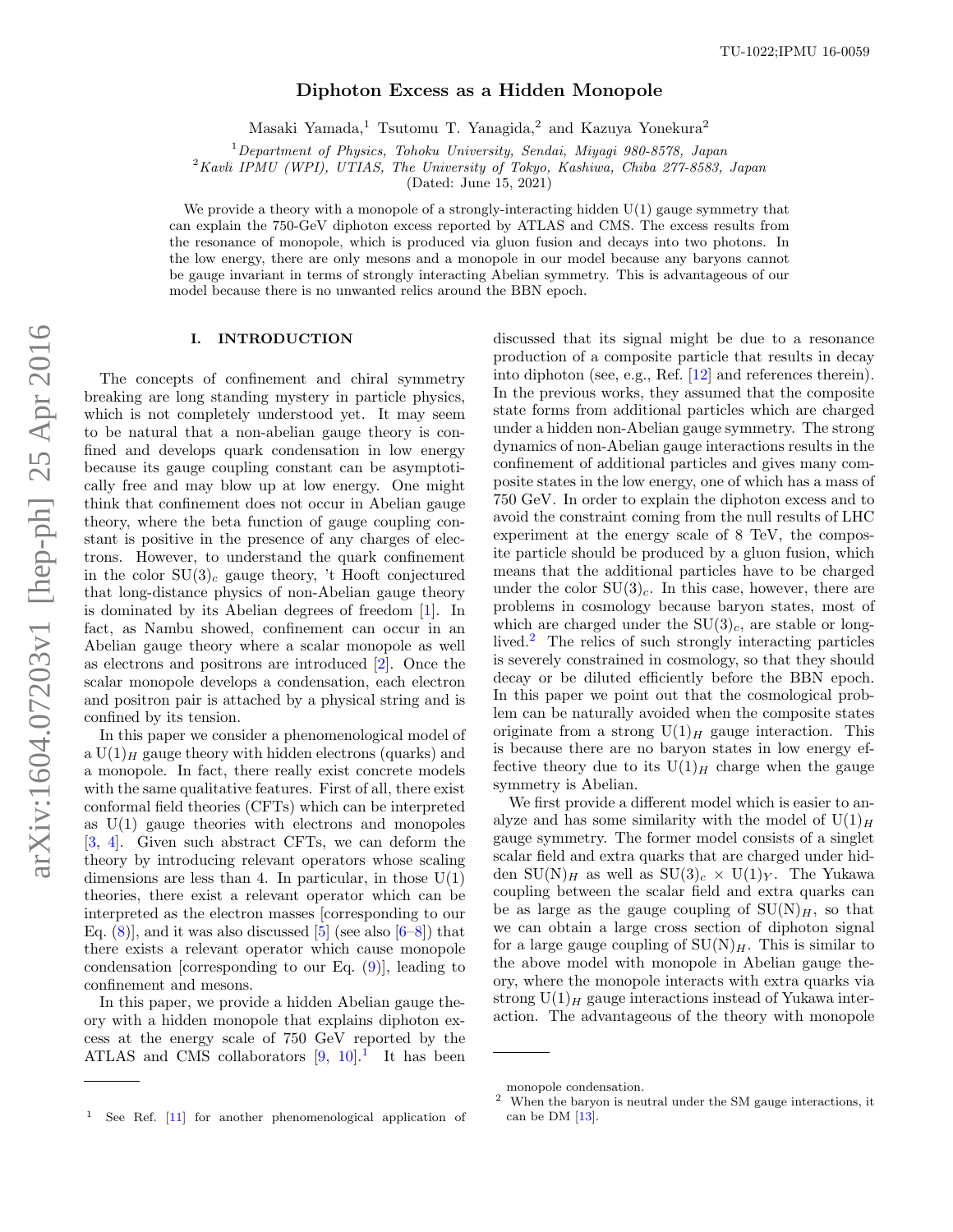|  | $SU(3)_c$ $SU(2)_L$ $U(1)_Y$ $SU(N)_H$ |        |  |
|--|----------------------------------------|--------|--|
|  |                                        | $q_Y$  |  |
|  |                                        | $-q_Y$ |  |

<span id="page-1-1"></span>TABLE I. Charge assignment for extra matter fields in the model without monopole.

is the absence of colored baryons, which are disastrous in cosmology if they are long lived or stable.

Then, in Sec. [III,](#page-1-0) we explain our model with a scalar monopole, where hidden quarks are confined by an Abelian gauge interaction due to a monopole condensation. As a result, there are a monopole and mesons in low energy and the former is responsible to the resonance of 750 GeV at the LHC. Then we discuss cosmology and explain that the mesons are unstable and there is no unwanted relics around the BBN epoch. Finally, we conclude in Sec. [IV.](#page-4-2)

### II. MODEL WITH  $SU(N)_H$

Let us consider a  $SU(N)_H$  gauge theory with a singlet scalar field  $\Phi$  and Weyl fermions U and U. The fields U and U are charged under  $SU(N)_H$  as well as the SM gauge symmetries as shown in Table [I.](#page-1-1) We call them as extra quarks because they are charged under the  $SU(3)<sub>c</sub>$ . We introduce a Yukawa interaction such as

$$
\mathcal{L} = y\Phi U\bar{U} + h.c.,\tag{1}
$$

and assume that  $\Phi$  develops condensation such as  $\langle \Phi \rangle \equiv$ and assume that  $\Psi$  develops condensation such as  $\Psi = v/\sqrt{2}$ , which gives extra quarks an effective mass of  $m_U \equiv$  $v/\sqrt{2}$ , v<br>yv/ $\sqrt{2}$ .

Below the energy scale of quark mass  $m_U$ , we obtain the effective interaction of the phase direction of  $\Phi$  such as

$$
\mathcal{L} = \frac{N\alpha_3}{8\pi} \frac{a}{v} G_{\mu\nu} \tilde{G}^{\mu\nu} + \frac{3Nq_Y^2 \alpha_1}{4\pi} \frac{a}{v} B_{\mu\nu} \tilde{B}^{\mu\nu} \qquad (2)
$$

where we decompose the scalar field as  $\Phi = (v + \epsilon)$  $\varphi)e^{ia/v}/\sqrt{2}$ . Thus, the decay rates of a into SM gauge bosons are given as

$$
\Gamma(a \to gg) \simeq \frac{N^2 \alpha_3^2}{32\pi^3 v^2} m_a^3 \tag{3}
$$

$$
Br_{a\to\gamma\gamma} = \frac{9q_Y^4 \alpha^2}{2\alpha_3^2} \simeq 3.5 \times 10^{-2} \times q_Y^4,\tag{4}
$$

where we assume  $\text{Br}_{a\to gg} \simeq 1$  and use  $\alpha_3 \simeq 0.09$  and  $\alpha \simeq 1/126.5$  at the energy scale of 750 GeV. The mass of a, denoted as  $m_a$ , is independent of  $m_U$  and assumed to be 750 GeV. The cross section of the process  $\Gamma(pp \to$ to be *(*30 GeV. The cross section of the process 1 ( $pp \rightarrow a \rightarrow \gamma \gamma$ ) at the center-of-mass energy  $\sqrt{s} = 13$  TeV can be written as

$$
\sigma(pp \to a \to \gamma\gamma) \simeq \mathcal{C}_{gg} \frac{\Gamma(a \to gg)}{m_a s} \text{Br}_{a \to \gamma\gamma}
$$

$$
\simeq 3.5 \text{ fb } q_Y^4 y^2 \left(\frac{N}{3}\right)^2 \left(\frac{m_U}{1 \text{ TeV}}\right)^{-2} (5)
$$

where  $C_{gg} = (\pi^2/8) \int_0^1 dx_1 \int_0^1 dx_2 \delta(x_1 x_2$  $m_\varphi^2/s$ )g(x<sub>1</sub>)g(x<sub>2</sub>) and g(x) is the gluon parton distribution function. We use  $\mathcal{C}_{gg} \simeq 2.1 \times 10^3$  from MSTW2008 NLO set at the scale of  $m_a = 750$  GeV [\[14\]](#page-5-10). Here a large value of  $y$  is crucial to make the quarks heavier than of order 1 TeV.

A large Yukawa coupling can be realized via the renormalization group running when the gauge coupling of  $SU(N)_H$  is large. The RG equation is given by

$$
(16\pi^2) \frac{dy}{d \log \mu}
$$
  
=  $(3+3N)y^3 - \left(3\frac{N^2 - 1}{N}g_H^2 + 8g_3^2 + 6q_Y^2g_1^2\right)y$ , (6)

so that the Yukawa coupling can be as large as  $g_H$ . Thus when the gauge coupling constant  $g_H$  is large at the energy scale of order  $m_a$ , the Yukawa coupling can also be large and extra quark masses can be as large as of order 1 TeV.

In this model, however, there is a stable baryon that is charged under the  $SU(3)<sub>c</sub>$ , whose abundance is severely constrained in cosmology.[3](#page-1-2) In the next subsection, we provide a theory that predicts no baryon and is safe cosmologically.

## <span id="page-1-0"></span>III. MODEL WITH  $U(1)_H$  AND A MONOPOLE

# A. Model

Now, we consider a hidden Abelian gauge theory with a scalar monopole  $\phi$  and extra quarks  $Q, \bar{Q}, U$ , and  $\bar{U}$ . The charge assignment for the extra quarks are shown in Table [II.](#page-2-2) We denote the fine-structure constant for hidden electric charge as  $\alpha_{H,g}$  ( $\equiv g_e^2/4\pi$ ) and that for monopole charge as  $\alpha_{H,m}$  ( $\equiv g_m^2/4\pi$ ), which satisfy Dirac quantization condition:

$$
\alpha_{H,e}\alpha_{H,m} = \left(\frac{n}{2}\right)^2,\tag{7}
$$

where *n* is an integer. Hereafter we take  $n = 2$  as an example.

In the presence of the hidden magnetic monopole as well as the hidden electrically charged particles, the theory may be conformal and the coupling constants are of

<span id="page-1-2"></span><sup>3</sup> The model might be safe if we could introduce a higher dimensional interaction between the extra quarks and SM particles [\[12\]](#page-5-8).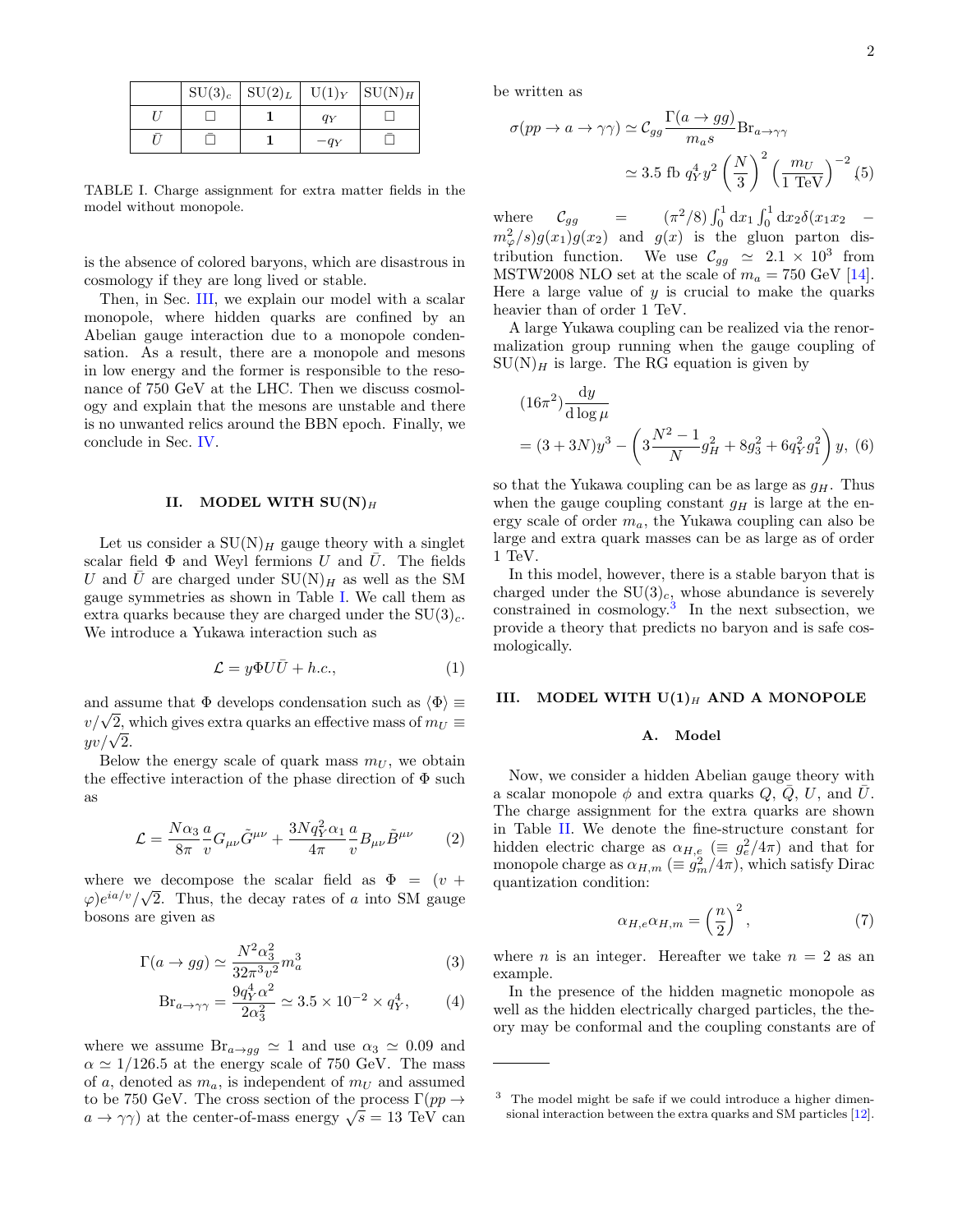|  | $SU(3)_c$ | $\vert SU(2)_L \vert$ | $U(1)_{Y}$   | $U(1)$ <sub>H</sub> |
|--|-----------|-----------------------|--------------|---------------------|
|  |           |                       | $q_Y$        |                     |
|  |           |                       | $q_Y - 1/2$  |                     |
|  |           |                       | $-q_Y$       |                     |
|  |           |                       | $-(q_Y-1/2)$ |                     |

<span id="page-2-2"></span>TABLE II. Charge assignment for extra matter fields in the model with monopole.

order unity at the UV fixed point [\[3,](#page-5-0) [4\]](#page-5-1). Once we add mass terms for extra quarks such as

<span id="page-2-0"></span>
$$
-\mathcal{L} = m_Q Q \bar{Q} + m_U U \bar{U},\tag{8}
$$

then the hidden electrically charged particles are decoupled below these mass scale. The  $U(1)_H$  theory contains only a scalar monopole after the extra quarks decouple, which means that the low energy theory is equivalent to a scalar QED due to the electromagnetic duality of  $U(1)_H$ . When we write the potential of scalar monopole such as

<span id="page-2-1"></span>
$$
V(\phi) = -\mu^2 |\phi|^2 + \lambda |\phi|^4, \qquad (9)
$$

the renormalization group (RG) equations can be written as

$$
(16\pi^2)\frac{\mathrm{d}g_m}{\mathrm{d}\ln\mu} = \frac{g_m^3}{3} \tag{10}
$$

<span id="page-2-4"></span>
$$
(16\pi^2)\frac{\mathrm{d}\lambda}{\mathrm{d}\ln\mu} = 20\lambda^2 - 12g_m^2\lambda + 6g_m^4, \qquad (11)
$$

within one-loop order. The RG group flow is shown in Fig. [1,](#page-2-3) where we assume  $g_m = g_e = \lambda^{1/2} = (4\pi)^{1/2}$  at the UV fixed point. Note that the couplings are larger than unity, so that the above perturbative calculation cannot be trusted and the figure should be regarded as a schematic plot. The theory is at the UV fixed point in the energy scale higher than  $m_{Q,U}$  and the coupling constants run below that scale. The magnetic coupling becomes smaller in lower energy scale while the electric coupling becomes larger due to the Dirac's quantization condition. Note that in this theory there are only two free parameters: quark mass scale  $m_{Q,U}$  and monopole mass parameter  $\mu$ . The other parameters, such as electric and magnetic couplings and monopole quartic coupling, can be determined in principle by the RG running from the UV fixed point. However, we do not know the values of these parameters at the UV fixed point, so that we just expect that these couplings at the UV fixed point are of order unity. The couplings at the energy scale of 750 GeV should be determined by solving renormalization group equations between the quark mass scale and 750 GeV. The RG equations of Eq.  $(11)$  imply that the quartic coupling of monopole  $\lambda$  may be smaller than the hidden magnetic coupling  $g_m$  in low energy (see Fig. [1\)](#page-2-3).

At the minimum of the potential, the monopole devel-At the minimum of the potential, the monopole develops a condensation such as  $\sqrt{2} \langle |\phi| \rangle = \mu / \sqrt{\lambda} \; (\equiv v)$  and



<span id="page-2-3"></span>FIG. 1. Schematic plot of RG flow for gauge couplings  $g_e$ and  $g_m$  and monopole quartic coupling  $\lambda$ . The masses of extra quarks are taken to be  $m_Q = m_U = 4$  TeV. The dimensionless parameters are assumed to be  $g_m = g_e = \lambda^{1/2} = (4\pi)^{1/2}$  at the UV fixed point, where the energy scale is higher than the mass of extra quarks.

the mass of its radial component, which we denote as  $\varphi$  $(\equiv \sqrt{2}|\phi|)$ , is given by  $m_{\varphi} = \sqrt{2\mu}$ . The hidden  $U(1)_{H}$ gauge boson acquires a mass of  $m_v \equiv g_m v$ , which we assume to be larger than  $m_{\varphi}$ . After the monopole acquires the VEV, extra quarks are attached by strings via the Meisner effect and are confined by the tension of the string  $[2]$ . Its tension  $\mu_s$  determines the dynamical scale and is given as

$$
\mu_s = 2\pi\alpha_{H,e}\alpha_{H,m}v^2\log\left(\frac{m_\varphi^2}{m_v^2} + 1\right),\tag{12}
$$

which is almost independent of  $\alpha_{H,e}$  and  $\alpha_{H,m}$  due to the Dirac quantization condition. We assume that the extra quark masses  $m_{Q,U}$  are larger than the confinement scale, so that there is only the radial component of monopole below the confinement scale. We identify the monopole as a particle with a mass of 750 GeV that is responsible for the diphoton resonance.

### <span id="page-2-5"></span>B. Collider signals

The monopole and SM gauge fields are coupled via the heavy quarks. Therefore the couplings is inversely proportional to the typical mass scale of Q and U. In the naive dimensional analysis [\[15\]](#page-5-11), the couplings between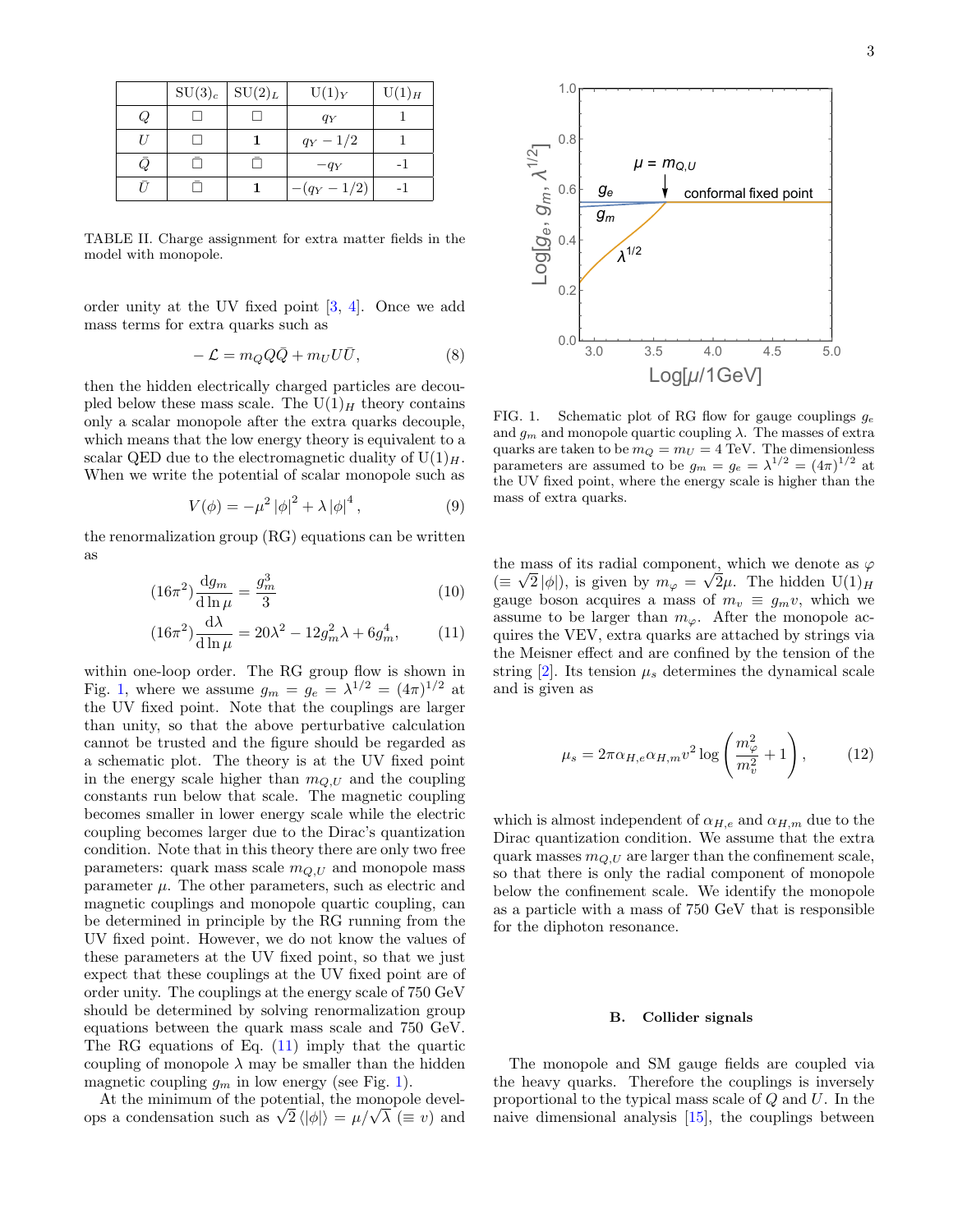the monopole and SM gauge fields are given by

$$
\mathcal{L} = c_3 \frac{g_3^2}{16\pi^2} \frac{(4\pi)^2 |\phi|^2}{m_{Q,U}^2} G_{\mu\nu} G^{\mu\nu} \n+ c_2 \frac{g_2^2}{16\pi^2} \frac{(4\pi)^2 |\phi|^2}{m_{Q,U}^2} W_{\mu\nu} W^{\mu\nu} \n+ c_1 \frac{g_1^2}{16\pi^2} \frac{(4\pi)^2 |\phi|^2}{m_{Q,U}^2} B_{\mu\nu} B^{\mu\nu},
$$
\n(13)

where  $c_i$   $(i = 1, 2, 3)$  are unknown  $O(1)$  constants and  $m_{Q,U}$  is a typical mass parameter of order  $m_Q$  and  $m_U$ . Then, using  $|\phi|^2 = v^2/2 + v\varphi + \dots$ , we obtain the decay rates of  $\varphi$  into SM gauge bosons such as

$$
\Gamma(\varphi \to gg) \simeq \frac{8c_3^2 \alpha_c^2 (4\pi v)^2}{4\pi m_{Q,U}^4} m_\varphi^3 \tag{14}
$$

$$
Br_{\varphi \to \gamma \gamma} = \frac{(c_1 + c_2)^2 e^4}{8c_3^2 g_3^4},
$$
\n(15)

$$
Br_{\varphi \to W^+W^-} = \frac{c_2^2 e^4}{4s_W^2 c_3^2 g_3^4},\tag{16}
$$

$$
Br_{\varphi \to ZZ} = \frac{(c_1 t_W^2 + c_2/t_W^2)^2 e^4}{8c_3^2 g_3^4},\tag{17}
$$

$$
Br_{\varphi \to Z\gamma} = \frac{(c_1/t_W - c_2 t_W)^2 e^4}{4c_3^2 g_3^4},\tag{18}
$$

where we assume  $\text{Br}_{\varphi \to gg} \simeq 1$  and define  $s_W \equiv \sin \theta_W$ and  $t_W \equiv \tan \theta_W$ . The cross section of the process  $\Gamma(pp \to \varphi \to \gamma\gamma)$  can be written as

$$
\sigma(pp \to \varphi \to \gamma\gamma) \simeq C_{gg} \frac{\Gamma(\varphi \to gg)}{m_{\varphi}s} \text{Br}_{\varphi \to \gamma\gamma}
$$
  

$$
\simeq 3.8 \text{ fb}(c_1 + c_2)^2 \left(\frac{\lambda}{10}\right)^{-1} \left(\frac{m_{Q,U}}{2 \text{ TeV}}\right)^{-4},\tag{19}
$$

where we use  $\mathcal{C}_{gg} \simeq 2.1 \times 10^3$ ,  $m_{\varphi} = 750$  GeV, and  $\alpha_c \simeq 0.09$  for  $\sqrt{s} = 13$  TeV. We find that the masses of extra quarks can be larger than  $\mathcal{O}(1)$  TeV for  $\lambda = \mathcal{O}(10)$ .

The hidden vector boson mass  $m_v$  is related to the value of  $\lambda$  such as  $m_v = g_m v = g_m m_\varphi / \sqrt{2\lambda}$ . Assuming that  $g_m \approx \sqrt{4\pi}$  and  $\lambda \simeq 3 - 10$ , which is expected from the RG running (see Fig. [1\)](#page-2-3), we estimate  $m_v \approx 0.6$  – 1.1 TeV. Note that the hidden gauge boson acquires an effective mass by the monopole condensation, so that the hidden gauge coupling does not mix with the electroweak coupling. Thus the hidden gauge boson, which we denote by  $Z'$ , can be produced by collider experiments only via loop effects. A model that predicts similar signals has been investigated in Ref. [\[16\]](#page-5-12). They focused on  $gg \rightarrow$ Z'g associated with  $Z' \rightarrow gg^* \rightarrow gt\bar{t}$ , where g and g<sup>\*</sup> represent on-shell and off-shell gluons, respectively. Since the scattering cross section is suppressed by the masses of extra quarks, which is of order  $2 - 4$  TeV, the signal is much below background signals. A process  $p\bar{p} \to Z + \text{jets}$ is also predicted in our model. However, its background

|                              | $SU(3)_c$ | $SU(2)_L$ | $U(1)_{Y}$ |
|------------------------------|-----------|-----------|------------|
| $\psi_Q$                     | Adj       | Adj       | 0          |
| $\overline{\psi_Q'}$         | Adj       | 1         | $\Omega$   |
| $\frac{\psi''_Q}{\pi^{\pm}}$ | 1         | Adj       | $\Omega$   |
|                              | Adj       |           | $\pm 1/2$  |
| $\pi^{\prime \pm}$           | 1         |           | $\pm 1/2$  |
| $\psi_U$                     | Adj       | 1         | 0          |
| $\eta, \eta'$                |           |           | 0          |

<span id="page-3-0"></span>TABLE III. SM gauge charges of extra mesons.

signal cross section is as large as  $10^{4-5}$  pb [\[17\]](#page-5-13), so that we cannot obtain any signals from this process.

Here we comment on a consequence from sequestering property of conformal field theory [\[3,](#page-5-0) [4\]](#page-5-1). One may naively expect that the decay rate into diphoton is roughly proportional to  $q_Y^4$  for  $q_Y \gg 1$  because its process is mediated by extra quarks with  $U(1)_Y$  charge of order  $q_Y$ . However, this may not be the case in the conformal Abelian gauge theory. First, note that the hypercharge of Q,  $\overline{Q}^{\dagger}$ , U, and  $\overline{U}^{\dagger}$  can be shifted by  $-q_Y$  by redefinition of  $U(1)_H$  gauge field and be rewritten by a kinetic mixing term between  $U(1)_Y$  and  $U(1)_H$  ( $\propto q_Y B_{\mu\nu} F^{\mu\nu}$ , where  $F_{\mu\nu}$  is the field strength of  $U(1)_H$ ). When the  $U(1)<sub>H</sub>$  gauge theory is conformal, its gauge field strength  $F_{\mu\nu}$  has an anomalous dimension larger than 2. This implies that the kinetic mixing term  $B_{\mu\nu}F^{\mu\nu}$  is an irrelevant operator and is suppressed at low energy. As a result, if the hypercharges of  $Q, \bar{Q}^{\dagger}, U$ , and  $\tilde{U}^{\dagger}$  were identical, their hypercharge would be suppressed in the low energy effective theory. This is the reason why we do not expect that the decay rate of monopole into diphoton is proportional to  $q_Y^4$ . Since their hypercharges are not identical in our model, we expect nonzero decay rate of monopole into diphoton. Note that if the kinetic mixing term is not suppressed at low energy, we do not need to introduce  $Q$  and  $\overline{Q}$  to explain the diphoton signal.

### C. Mesons and cosmology

In the low energy effective theory, there are mesons as well as monopoles. Their SM gauge charges are listed in Table [III.](#page-3-0) As we discussed in the previous section, the mass of the mesons are as heavy as  $2m_{Q,U} \approx 4 \text{ TeV}$ , so that we may not be able to produce them at the LHC. In any case, we should check that they do not affect the standard cosmological scenario, such as the BBN theory.

In the low energy, we can write the following operators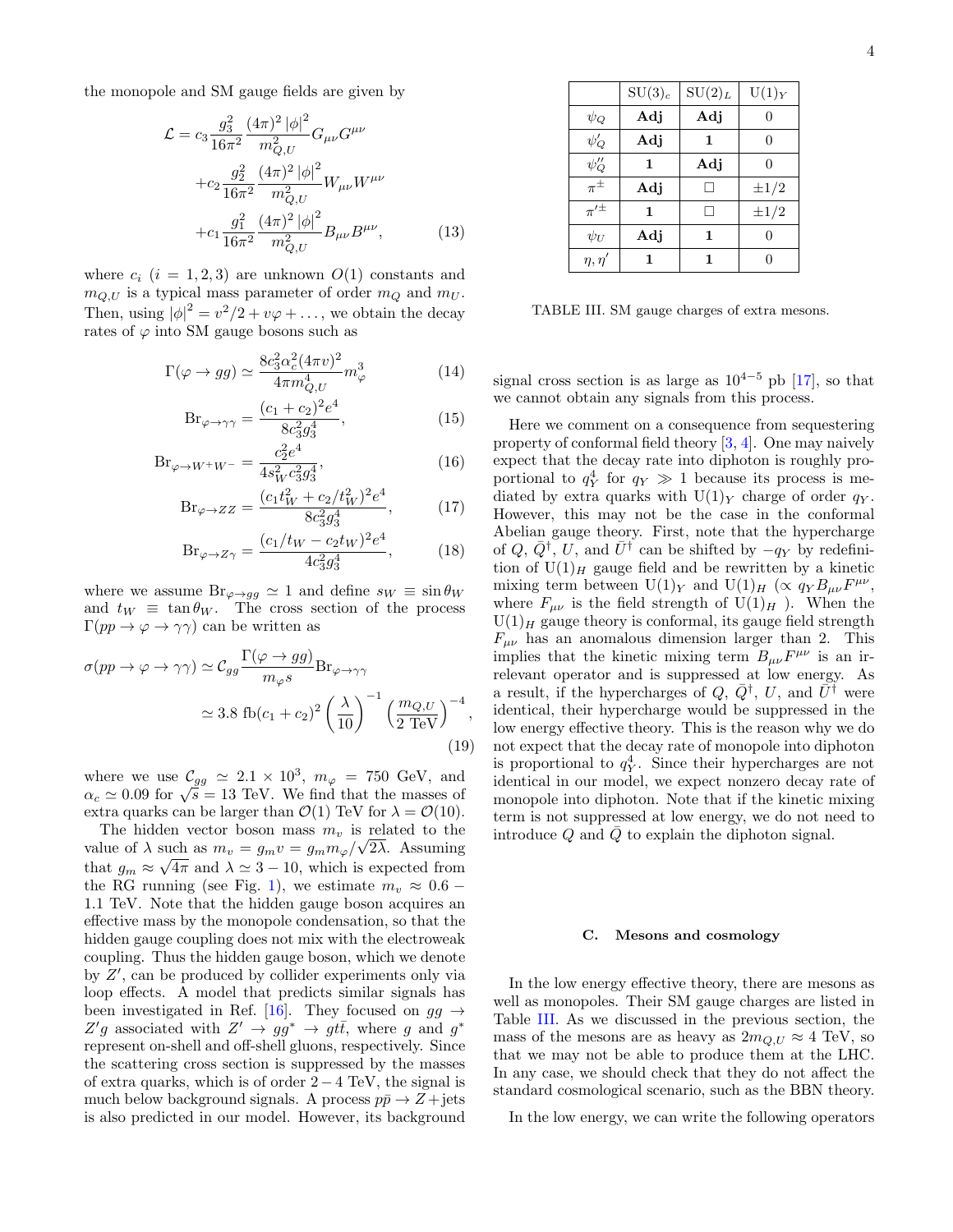allowed by symmetry:

$$
\mathcal{L} = \frac{\kappa_1 g_2 g_3}{32\pi^2 v} \psi_Q^{\alpha\alpha} \epsilon^{\mu\nu\rho\sigma} G^a_{\mu\nu} W^{\alpha}_{\rho\sigma} + \frac{\kappa_2 g_3^2}{32\pi^2 v} d^{abc} \psi_Q^{\prime a} \epsilon^{\mu\nu\rho\sigma} G^b_{\mu\nu} G^c_{\rho\sigma} \n+ \frac{\kappa_3 g_1 g_3}{32\pi^2 v} \psi_Q^{\prime a} \epsilon^{\mu\nu\rho\sigma} G^a_{\mu\nu} B_{\rho\sigma} + \frac{\kappa_4 g_1 g_2}{32\pi^2 v} \psi_Q^{\prime\prime a} \epsilon^{\mu\nu\rho\sigma} W^{\alpha}_{\mu\nu} B_{\rho\sigma} \n+ \frac{\kappa_5 g_1 g_3}{32\pi^2 v} \psi_U^a \epsilon^{\mu\nu\rho\sigma} G^a_{\mu\nu} B_{\rho\sigma} \n+ \frac{\kappa_6 g_2^2}{32\pi^2 v} \eta \epsilon^{\mu\nu\rho\sigma} W^{\alpha}_{\mu\nu} W^{\alpha}_{\rho\sigma} + \frac{\kappa_7 g_1^2}{32\pi^2 v} \eta \epsilon^{\mu\nu\rho\sigma} B_{\mu\nu} B_{\rho\sigma} \n+ \frac{\kappa_8 g_3^2}{32\pi^2 v} \eta' \epsilon^{\mu\nu\rho\sigma} G^a_{\mu\nu} G^a_{\rho\sigma} + \frac{\kappa_9 g_2^2}{32\pi^2 v} \eta' \epsilon^{\mu\nu\rho\sigma} W^{\alpha}_{\mu\nu} W^{\alpha}_{\rho\sigma} \n+ \frac{\kappa_{10} g_1^2}{32\pi^2 v} \eta' \epsilon^{\mu\nu\rho\sigma} B_{\mu\nu} B_{\rho\sigma},
$$
\n(20)

where  $\kappa_i$  are  $\mathcal{O}(1)$  factors and  $d^{abc} \equiv 2\text{Tr}[t^a\{t^b, t^c\}]$  with  $t^a$  being half of the Gell-Mann matrices. Thus  $\psi_Q$ ,  $\psi_Q'$ ,  $\psi_Q'', \psi_U, \eta$ , and  $\eta'$  can decay into the SM gauge bosons. Note that the mass of  $\eta'$  is the same order with that of the other mesons because the dynamical scale  $v$  is much smaller than the typical mass scale of extra quarks  $m<sub>O</sub>$ and  $m_U$ . In order to make the other mesons  $(\pi^{\pm}$  and  $\pi'^{\pm}$ ) decay, we introduce interactions of

$$
\mathcal{L}_{\text{int}} = yQ\bar{U}H + h.c.,\tag{21}
$$

where  $y$  is a Yukawa coupling constant. This interaction allows  $\pi^{\pm}$  and  $\pi'^{\pm}$  to decay into SM particles so fast that we can avoid the BBN constraint.

## <span id="page-4-2"></span>IV. DISCUSSION AND CONCLUSIONS

We have provided a simple model that explains the diphoton excess reported by ATLAS and CMS and predicts no unwanted relics in the Universe. First we explain a model with non-Abelian gauge symmetry to illustrate our mechanism, where extra quarks can be as heavy as  $\mathcal{O}(1)$  TeV. Then we discuss our model based on a confinement in Abelian gauge theory, which can be realized by a monopole condensation at an intermediate scale. The diphoton excess results from the resonance production of 750-GeV monopole by gluon fusion and its subsequent decay into diphoton. We predict mesons with the masses of order 5 TeV, which decay fast and do not spoil the success of the BBN theory in cosmology. We also predict a massive hidden gauge boson with mass about 1 TeV. Since it acquires an effective mass by the monopole condensation, its production process is different from the ordinary  $Z'$ . It may be challenging to search its signals in LHC.

Finally, we comment on another interesting possibility for application of monopole condensation in cosmology

and phenomenology. As discussed in the final paragraph in Sec. [III B,](#page-2-5) the kinetic mixing between  $U(1)_Y$  and hidden  $U(1)_H$  is suppressed in low energy when the hidden  $U(1)<sub>H</sub>$  is conformal due to the presence of monopole as well as electrons. The suppression depends on the (unknown) anomalous dimension of field strength of  $U(1)_H$ , so that the kinetic mixing may be a nonzero small value. This provides a simple mechanism to suppress the kinetic mixing of Abelian gauge theories, which is severely constrained by many experiments.

In the literature, strongly interacting massive particles (SIMPs) are well motivated as DM in light of a solution to a tension between the cold DM model and astrophysical observations (see e.g., Refs. [\[18](#page-5-14)[–20\]](#page-5-15)). In Ref. [\[21\]](#page-5-16), they considered strongly-interacting hidden SU(N) gauge theory and identified pions in low energy effective theory as SIMPs. Their relic abundance is determined by  $3 \rightarrow 2$ scattering and can explain the observed one around a parameter space consistent with astrophysical observations [\[22\]](#page-5-17). However, we need interactions between the pions and SM sector so that the energy of pions can be reduced in order not to be hot DM. In Ref. [\[23\]](#page-5-18), they introduced an additional  $U(1)_H$  gauge symmetry and assume a kinetic mixing between the  $U(1)_H$  and  $U(1)_Y$ . Here, we can consider a simpler model where the above hidden SU(N) is replaced by our hidden U(1) $_H$ . The hidden electrons are confined by the monopole condensation, leading the electron and anti-electron chiral condensation. The kinetic mixing between  $U(1)_H$  and  $U(1)_Y$  can be naturally small as discussed above and allows pions to reduce its energy without affecting their relic abundance. In addition, there is no unwanted baryon in this theory as discussed in the main part of this paper. A detailed study will be presented elsewhere [\[24\]](#page-5-19).

#### ACKNOWLEDGMENTS

<span id="page-4-1"></span>T. T. Y thanks Chengcheng Han for useful comments on collider signatures. This work is supported by Grantin-Aid for Scientific Research from the Ministry of Education, Science, Sports, and Culture (MEXT), Japan, No. 26104009 and No. 26287039 (T.T.Y), World Premier International Research Center Initiative (WPI Initiative), MEXT, Japan, and the JSPS Research Fellowships for Young Scientists  $(M.Y.)$ .

<span id="page-4-0"></span>[1] G. 't Hooft, Nucl. Phys. B 190, 455 (1981). [2] Y. Nambu, Phys. Rev. D 10, 4262 (1974); G. 't Hooft, in High Energy Physics, (Editorice Compositori, Bologna,